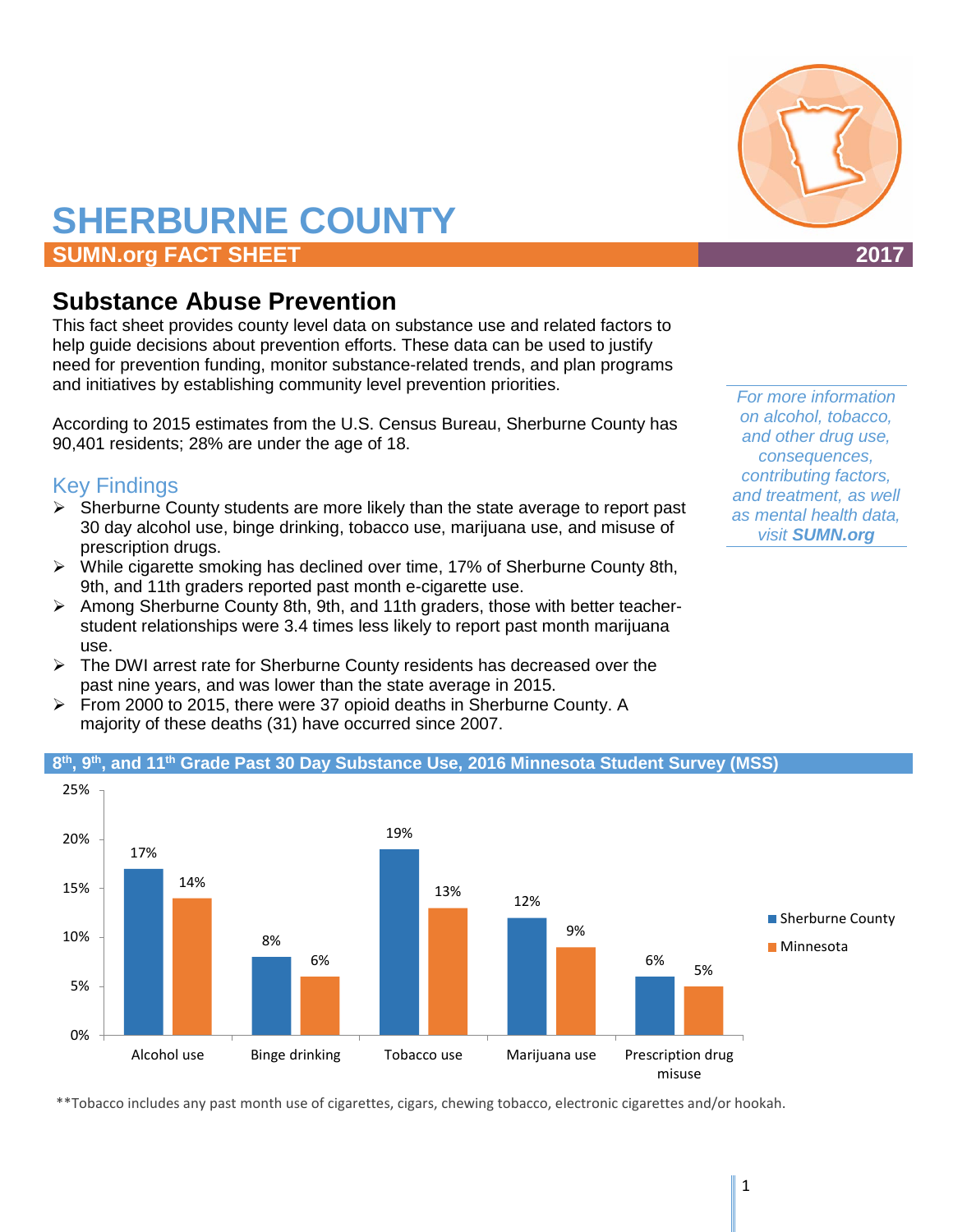# **Adult Substance Use**

According to the 2015 Minnesota Survey on Adult Substance Use (MNSASU):

- $\triangleright$  Past month binge drinking was reported by 16% of adults in the East Central region and 14% of Minnesota adults.
- $\triangleright$  Past month cigarette smoking was reported by 17% of East Central adults and 16% of Minnesota adults.
- $\triangleright$  Past month marijuana use was reported by 3% of adults in the East Central region compared to 5% of adults statewide.

# **Youth Substance Use**

Data on youth substance use are from the Minnesota Student Survey (MSS); Sherburne County students make up 2.8% of the overall statewide sample.

| 2016 Minnesota Student Survey Sherburne County Respondents |                       |                       |                       |                        |  |  |
|------------------------------------------------------------|-----------------------|-----------------------|-----------------------|------------------------|--|--|
|                                                            | 5 <sup>th</sup> Grade | 8 <sup>th</sup> Grade | 9 <sup>th</sup> Grade | 11 <sup>th</sup> Grade |  |  |
| Females                                                    | 603                   | 633                   | 563                   | 504                    |  |  |
| <b>Males</b>                                               | 581                   | 696                   | 580                   | 538                    |  |  |
| No answer                                                  | 11                    |                       | 5                     | 3                      |  |  |
| Total                                                      | 1195                  | 1336                  | 1148                  | 1045                   |  |  |

Past year alcohol and/or drug use was reported by 6% of Sherburne 5<sup>th</sup> graders.

## Alcohol

Past 30 day alcohol use was reported by 9% of  $8<sup>th</sup>$  graders, 15% of  $9<sup>th</sup>$  graders, and 32% of 11th graders in Sherburne County in 2016. Males were slightly less likely than females to report use: 17% vs. 18%. Use among  $9<sup>th</sup>$  graders dropped from 35% in 2001 to 15% in 2013, then stayed at 15% in 2016. Past 30 day binge drinking (defined as having five or more drinks in a row on one occasion) was reported by 3% of  $8<sup>th</sup>$  graders, 6% of  $9<sup>th</sup>$  graders, and 18% of 11<sup>th</sup> graders in 2016.

# Tobacco/Nicotine

Of Sherburne County 8th, 9th, and 11th graders, 19% reported any past 30-day tobacco use: 6% reported smoking cigarettes; 5% reported smoking cigars or cigarillos; 3% reported chewing tobacco use. In addition, 17% reported e-cigarette use, and 3% reported hookah use (questions about these two methods of nicotine use were added to the survey in 2016). Cigarette smoking among  $9<sup>th</sup>$  graders dropped in Sherburne County from 21% in 2001 to 7% in 2016.

## **Marijuana**

Past 30 day marijuana use was reported by 6% of  $8<sup>th</sup>$  graders, 11% of  $9<sup>th</sup>$  graders, and 21% of 11<sup>th</sup> graders in Sherburne County in 2016. Males were more likely than females to report use: 13% vs. 10%. Use among  $9<sup>th</sup>$  graders dropped in Sherburne County from 16% in 2001 to 7% in 2010, then increased to 11% in 2016.

## Prescription Drug Misuse

Past 30 day prescription drug misuse was reported by 5% of  $8<sup>th</sup>$  graders, 5% of  $9<sup>th</sup>$ graders, and  $7\%$  of 11<sup>th</sup> graders in Sherburne County in 2016. Specifically, in the past year, students in the three grades combined reported the misuse of stimulants (1%); ADD or ADHD medication (3%); pain relievers (4%); and tranquilizers (2%).

**Sherburne County 11th Graders Reporting How Much They Typically Drink at One Time (2016 MSS)**

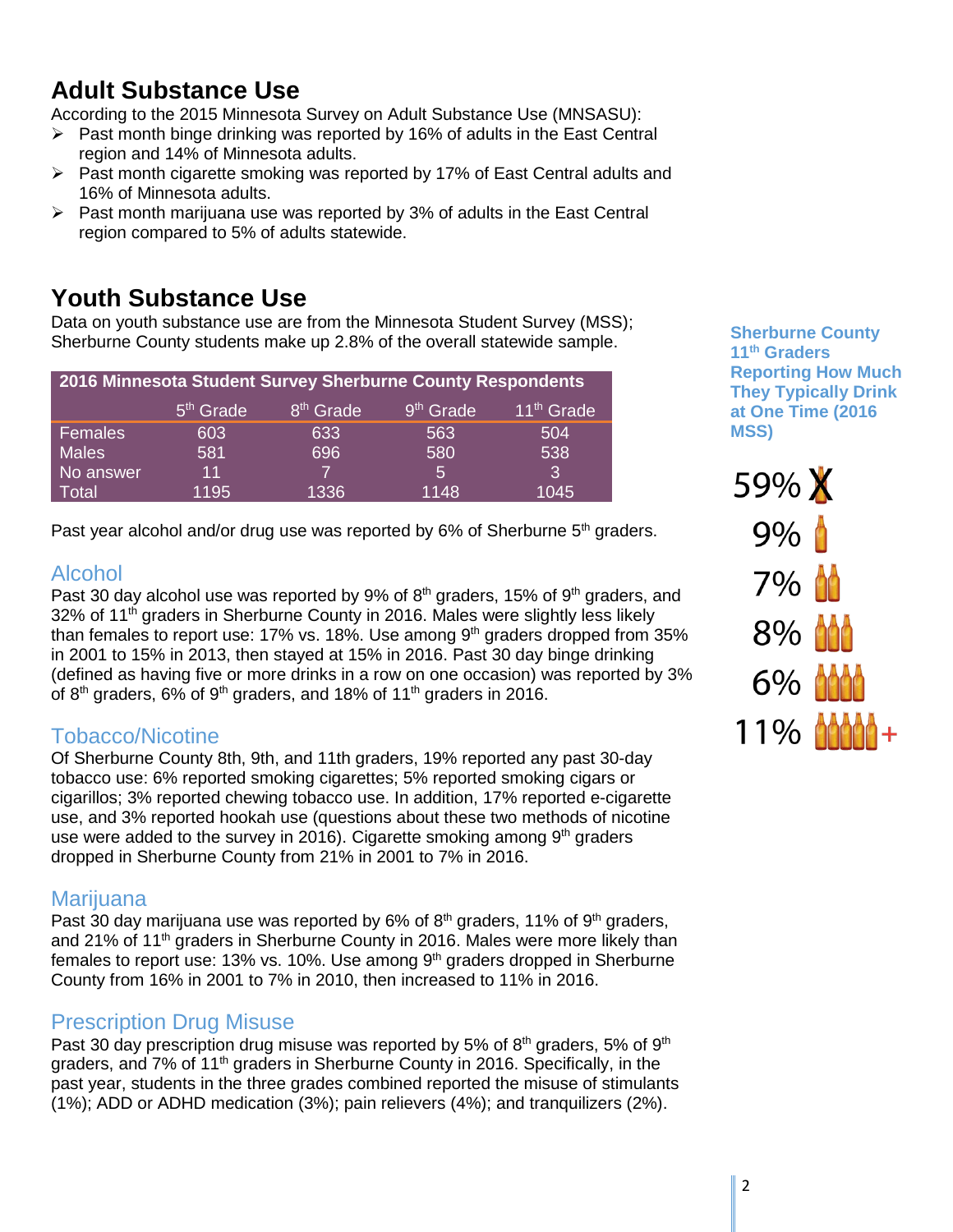#### Mental health

disorders can increase risk of substance use, and substance use can in turn increase the risk for poor mental health. In addition, numerous risk and protective factors are shared between substance use and mental health outcomes.

To learn more, read the SUMN fact sheet on this topic: *http://www.sumn.org/~ /media/498/MENTAL\_ HEALTH\_2017\_SUM N\_Fact\_Sheet.pdf*

# **Contributing Factors**

Low perception of harm, low perception of peer and parental disapproval, and misperception of peer use all contribute to substance use in a community. Factors such as educational engagement and better teacher-student relationships are associated with lower rates of substance use. Percentages can vary by grade level. For data by grade-level, or for more protective factors, visit www.sumn.org.

#### Perceived Harm

Sherburne County  $5<sup>th</sup>$ ,  $8<sup>th</sup>$ ,  $9<sup>th</sup>$ , and  $11<sup>th</sup>$  graders were least likely to believe that people put themselves at great or moderate risk of harm, physically and in other ways, by smoking marijuana once or twice per week: 64%. Perceived great or moderate risk of harm for other substances was as follows—five or more alcoholic drinks once or twice per week 72%, smoking one or more packs of cigarettes per day 81%, using prescription drug not prescribed for you 82%.

## Perceived Disapproval

Among Sherburne County  $5<sup>th</sup>$ ,  $8<sup>th</sup>$ ,  $9<sup>th</sup>$ , and  $11<sup>th</sup>$  graders,  $94%$  said their parents would think it's very wrong or wrong for them to smoke cigarettes. Similarly, students felt their parents would feel it's very wrong or wrong for them to have one or two drinks of alcohol nearly every day (91%), to smoke marijuana (92%) or to use prescription drugs not prescribed for them (95%). Students were also asked whether their friends would think it's very wrong or wrong for them to use substances. The percent reporting friend disapproval was 77% for marijuana, 80% for alcohol, 88% for prescription drugs, and 84% for cigarettes.

#### School Factors

Among Sherburne County 8th, 9th, and 11th graders, those with better teacherstudent relationships were 3.4 times less likely to report past month marijuana use; those with greater educational engagement were also 3.4 times less likely to use. Similar associations are seen with alcohol, tobacco, and prescription drugs.

## Misperception of Peer Use

Sherburne County  $8<sup>th</sup>$ ,  $9<sup>th</sup>$ , and 11<sup>th</sup> graders who think most students at their school drink monthly or more often are over seven times more likely to report that they themselves drink alcohol monthly or more often.

| Perceived vs. Actual Use, Sherburne County 2016 Minnesota Student Survey                                  |                       |                       |                        |  |  |
|-----------------------------------------------------------------------------------------------------------|-----------------------|-----------------------|------------------------|--|--|
|                                                                                                           | 8 <sup>th</sup> Grade | 9 <sup>th</sup> Grade | 11 <sup>th</sup> Grade |  |  |
| Students reporting they think MOST students in their school drink<br>alcohol once per month or more often | 27%                   | 65%                   | 80%                    |  |  |
| Students reporting they drink alcohol themselves once per month<br>or more often                          | 4%                    | 10%                   | <b>26%</b>             |  |  |
| Students reporting they think MOST students in their school use<br>marijuana once per month or more often | 31%                   | 63%                   | 77%                    |  |  |
| Students reporting they use marijuana themselves once per month<br>or more often                          | 4%                    | 9%                    | 20%                    |  |  |